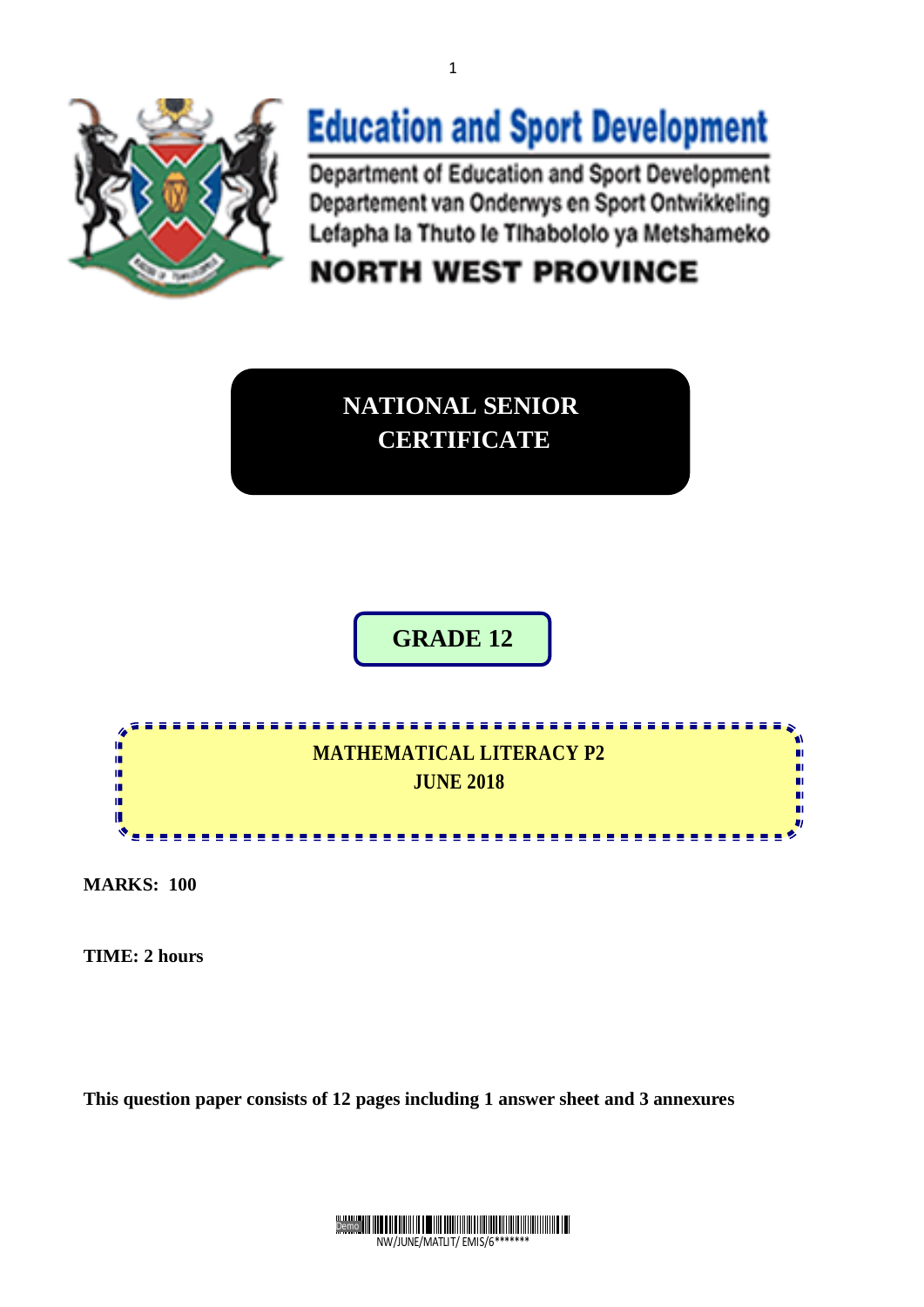#### **INSTRUCTIONS AND INFORMATION**

- 1. This question paper consists of FOUR questions. Answer ALL the questions.
- 2. 2.1 Use the ANNEXURES below to answer the following questions:

 ANNEXURE A for QUESTION 1.1 ANNEXURE B for QUESTION 1.2 ANNEXURE C for QUESTION 2.2

- 2.2 Answer QUESTION 4.1.3 on the attached ANSWER SHEET.
- 2.3 Write your name in the spaces provided on the ANSWER SHEETS and hand them in twith your answer scripts.
- 3. Number the answers correctly according to the numbering system used in this question paper.
- 4. You may use an approved calculator (non-programmable and non-graphical), unless stated otherwise.
- 5. Show ALL calculations clearly.
- 6. Round off ALL final answers appropriately according to the given context, unless stated otherwise.
- 7. Indicate units of measurement, where applicable.
- 8. Maps and diagrams are NOT necessarily drawn to scale, unless stated otherwise.
- 9. Write neatly and legibly.

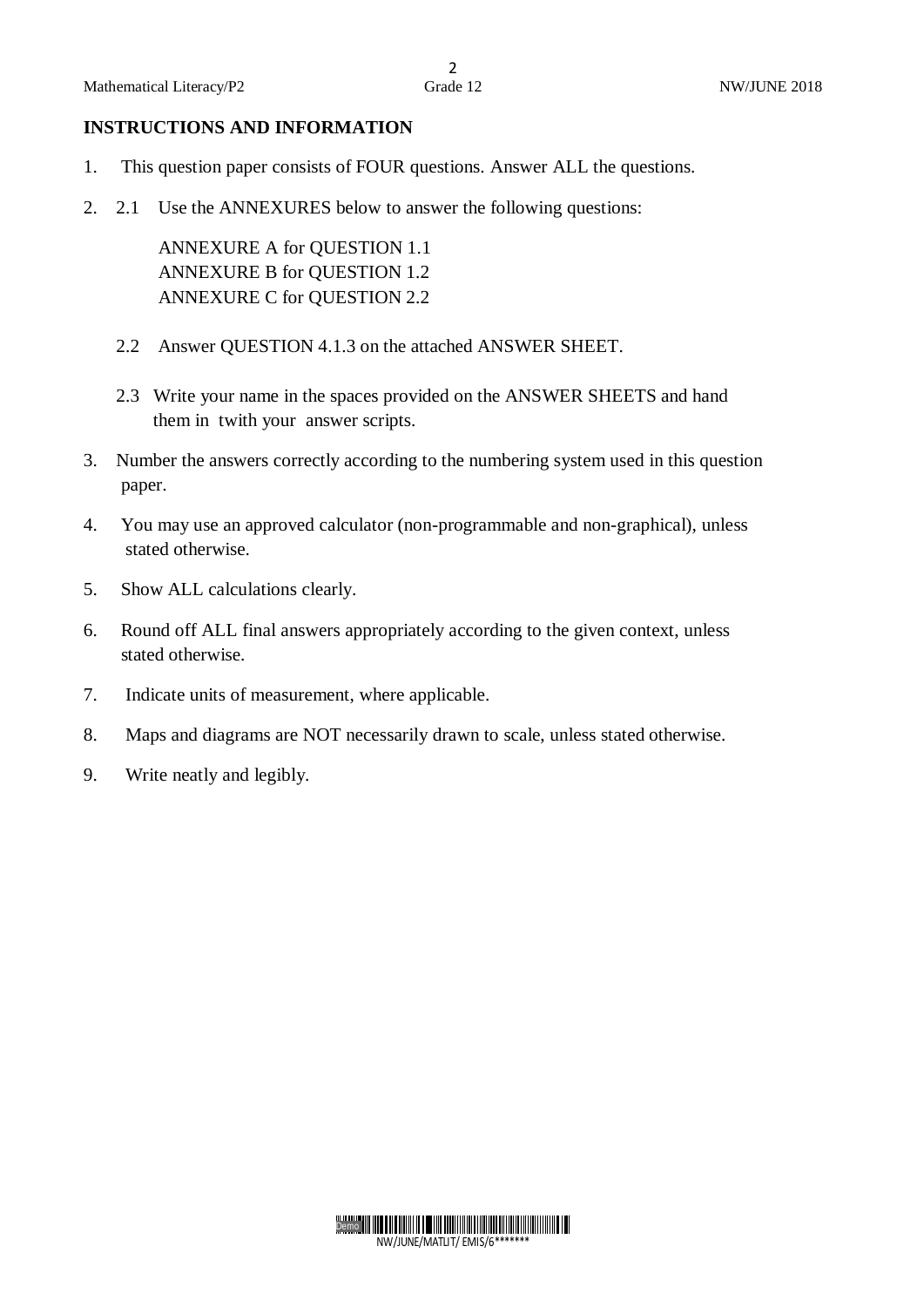### **QUESTION 1**

1.1 Abe works as an HR manager in a government department. He earns an annual taxable income of R410 530 during the 2018/2019 tax year.. He is a member of a registered medical aid scheme and contributes monthly for himself, his wife Dora and 2 children. He would like to upgrade his medical aid and has two options to choose from.

Use the information above and ANNEXURE A to answer the questions that follow.

|     | 1.1.1                                                                                                                | Determine the salaryband, to which Abe's monthly salary belongs to,<br>for both options.                                                                                                                                                    | (3) |  |  |
|-----|----------------------------------------------------------------------------------------------------------------------|---------------------------------------------------------------------------------------------------------------------------------------------------------------------------------------------------------------------------------------------|-----|--|--|
|     | 1.1.2                                                                                                                | Calculate the difference in contributions for the whole family for both<br>options per month.                                                                                                                                               | (4) |  |  |
|     | 1.1.3                                                                                                                | If he chooses Emerald Value, calculate the employer's contribution<br>(to the nearest whole number), as a percentage of the total contribution.                                                                                             | (3) |  |  |
|     | 1.1.4                                                                                                                | The medical aid has a fitness programme. What is the significance of<br>such a fitness programme.                                                                                                                                           | (2) |  |  |
| 1.2 | Abe is 48 years old. Use the tax table and medical aid credits in ANNEXURE B<br>to answer the questions that follow. |                                                                                                                                                                                                                                             |     |  |  |
|     | 1.2.1                                                                                                                | Calculate the annual medical aid credits that Abe qualifies for.                                                                                                                                                                            | (3) |  |  |
|     | 1.2.2                                                                                                                | Abe's monthly tax is R5 461,50. He complains that he is being overtaxed.<br>Verify using calculations whether his complain is valid or not.                                                                                                 | (7) |  |  |
|     | 1.2.3                                                                                                                | Explain the impact of tax rebates and medical aid credits on the tax<br>payable.                                                                                                                                                            | (2) |  |  |
| 1.3 |                                                                                                                      | Abe decides to invest R34 210 for two years in a fixed deposit with Mzanzi Bank.<br>The bank offers an interest that is compounded annually<br>at an interest rate of $5,5\%$ p.a. for the first year and 7,1% p.a. for the<br>second year. |     |  |  |
|     |                                                                                                                      | Calculate how much money will he receive at the end of<br>the two year period.                                                                                                                                                              | (4) |  |  |

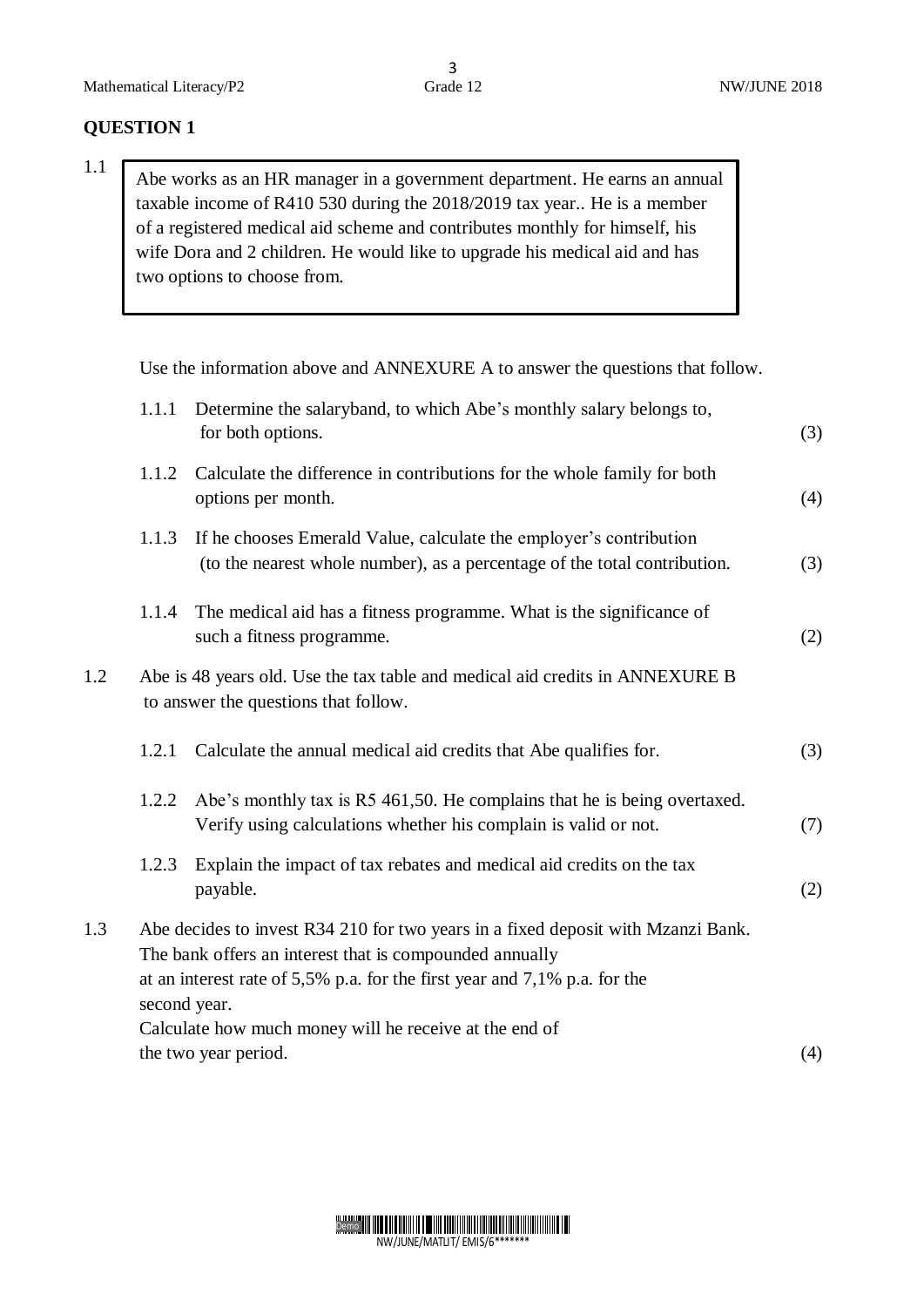$\frac{4}{3}$  Grade 12

1.4

Dora has a height of 6 feet and 4 inches and weighs 200 pounds.

### **NOTE: 1 foot = 12 inches**

Calculate Dora's new BMI (rounded off to ONE decimal place). **NOTE :1 foot = 12 inches**

You may use the formula:

$$
BMI (kg/m2) = \frac{weight in pounds}{(height in inches)2} \times 703
$$
 (4)

**[32]**

#### **QUESTION 2**

Abe is renting a flat nearby. He would like to buy a house nearer to his work place valued at R950 000. He approached Mzanzi bank for a loan. He decides to repay the loan over a 30 year period at an interest rate of 12% p.a. compounded monthly.

The bank provided him with a loan factor table as shown in the table below to use in calculating his monthly repayments.

# **TABLE 2: HOMELOAN REPAYMENT FACTOR TABLE**

| <b>Interest Rates</b> |      |      |      |      |       |       |       |
|-----------------------|------|------|------|------|-------|-------|-------|
| <b>TERM</b>           | 7%   | 8%   | 9%   | 10%  | 11%   | 12%   | 13%   |
| 20 years              | 7,75 | 8,36 | 9,00 | 9,65 | 10,32 | 11,01 | 11,72 |
| 25 years              | 7,07 | 7,72 | 8,39 | 9,09 | 9,80  | 10,53 | 11,28 |
| 30 years              | 6,65 | 7,34 | 8,05 | 8,78 | 9,52  | 10,29 | 11,05 |

2.1.1 Determine:

(a) his monthly repayment. You may use the following formula:

$$
Monthly repayment = \frac{Bond amount}{1000} \times Factor
$$
 (2)

(b) the total loan repayment. (2)

(c) Calculate the amount of interest paid as a percentage of the total loan repayment. (4)



2.1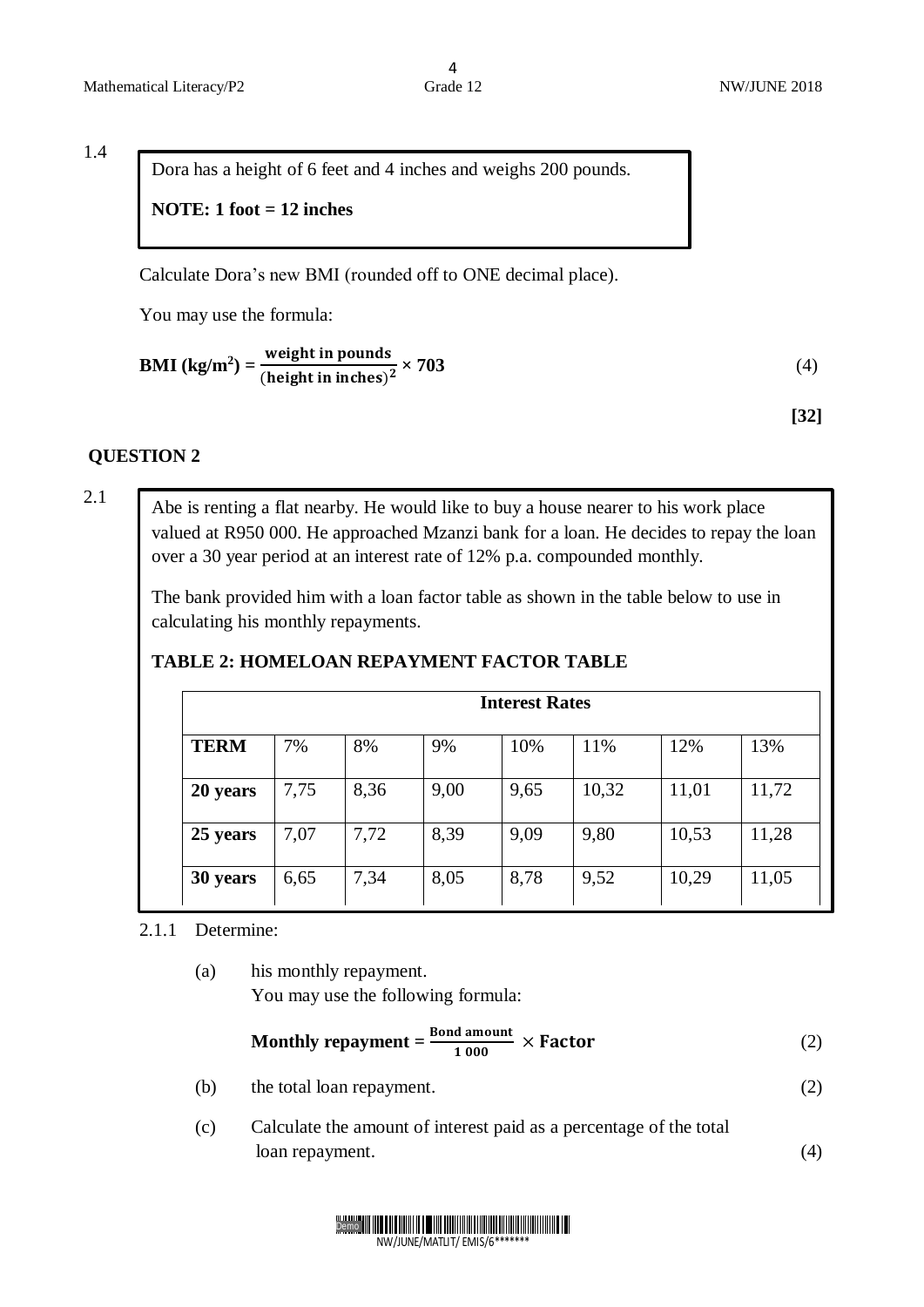2.2

The floor plan of the house that Abe wishes to buy is shown on ANNEXURE C. Dora intends renovating her house by replacing tiles in the main bedroom i.e. bedroom 1, living room and passage with laminated flooring.

Use ANNEXURE C to answer the questions that follow.

- 2.2.1 Give ONE possible reason why Bedroom 2 and 3 will most probably be the warmest rooms during the day. (2)
- 2.2.2 Calculate the total area (rounded off to the nearest  $m<sup>2</sup>$ ) that needs to be covered with laminated flooring if the passage is 12,5% of the combined areas of the living room and bedroom 1.

You may use the formula:

#### Area of a rectangle = length  $\times$  breadth (7)

2.2.3 Dora obtained a quotation from **CTM** for the installation of the laminated flooring in the living room, passage and bedroom 1. An insulation sheet (underlayer) has to be placed on the floor before the laminated flooring is placed on top. A sealant (glue) as well as skirting must also be bought. A summary of the labour and materials quotation is given below:

#### **Labour:**

- R1 200 for removing existing tiles and preparation of the floor.
- R120,00 per box for installation of laminated flooring.

#### **Materials**:

- R169,90 per box of 10 laminated flooring, where each box covers  $2.48 \text{ m}^2$
- R54,90 per  $m^2$  of underlayer insulation
- R129,80 for  $1\ell$  sealant
- R679,60 for skirting
- (a) Calculate the labour cost. (4)

| Dora budgeted R10 000,00 for the entire project. Verify with |      |
|--------------------------------------------------------------|------|
| calculations, whether her budget will be enough.             | (6)  |
|                                                              | [29] |

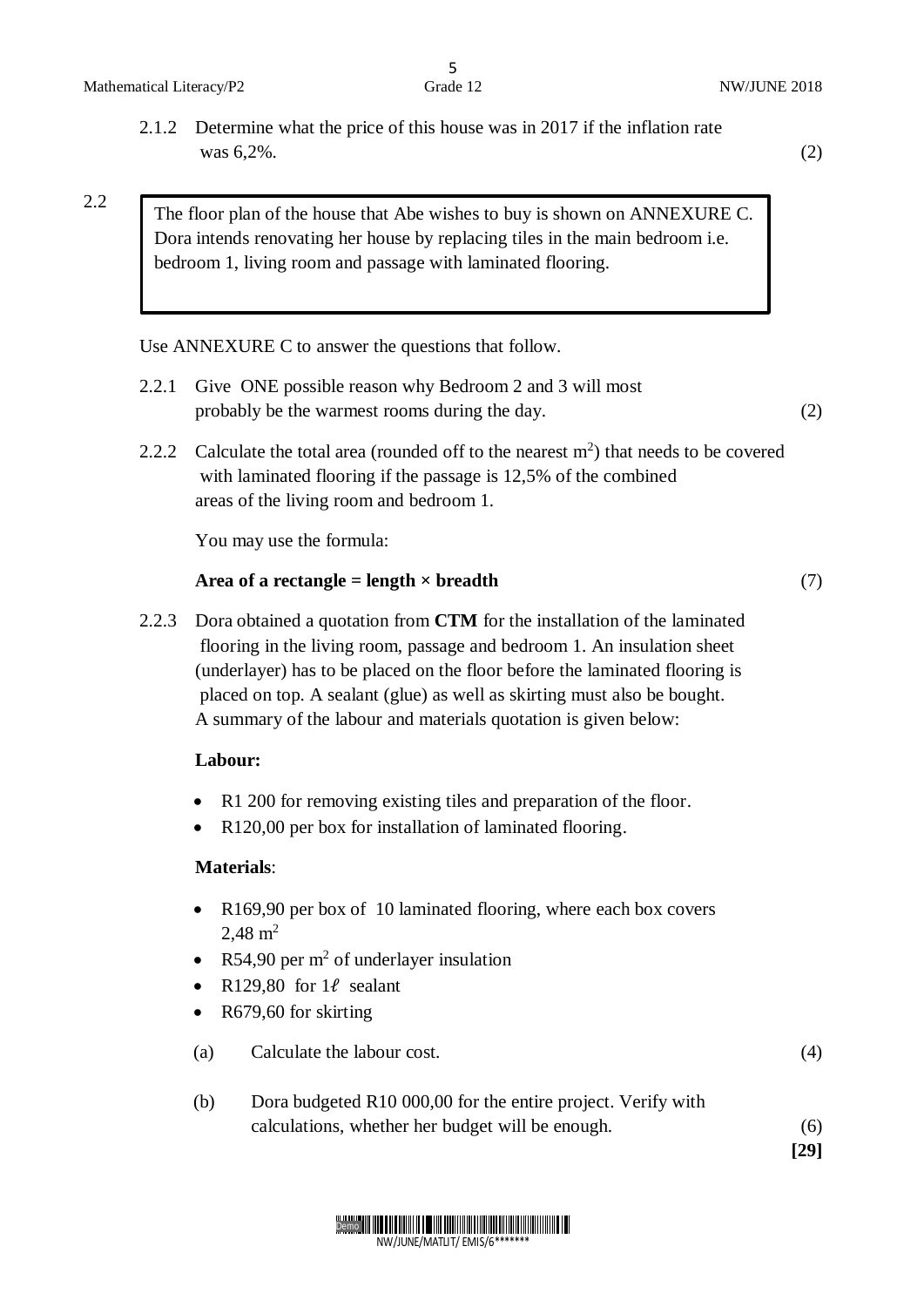#### **QUESTION 3**

Tumi is interested in the composition of the South African population. She found information from the internet about the population distribution of South Africa during 2011 and 2016.

TABLE 2 below shows the population distribution of South Africa during 2011 and 2016, according to race.

#### **NOTE: In South Africa citizens are classified as black, coloured, white or Indian**

# **TABLE 2: Population distribution of South Africa during 2011 and 2016, according to race.**

|      | PERCENTAGE OF DIFFERENT RACE<br><b>GROUPS</b> | <b>TOTAL</b><br><b>POPULATION</b> |       |        |            |
|------|-----------------------------------------------|-----------------------------------|-------|--------|------------|
|      | <b>Black</b>                                  | Coloured                          | White | Indian |            |
| 2011 | 79,6                                          | .                                 | 8,9   |        | 51 770 560 |
| 2016 |                                               |                                   |       |        | 55 653 654 |

Use TABLE 2 above to answer the questions that follow.

3.1 Determine, using the value of **Q**, the number of black people in South Africa in 2016.  $(4)$ 

| 3.2 | 51,64% of white people in South Africa were female, in 2011.<br>Tumi calculated that the actual number of white females in South Africa |      |  |  |
|-----|-----------------------------------------------------------------------------------------------------------------------------------------|------|--|--|
|     |                                                                                                                                         |      |  |  |
|     | in 2011 was 2 479 354                                                                                                                   |      |  |  |
|     | Verify whether Tumi's calculation is correct.                                                                                           | (5)  |  |  |
| 3.3 | If a person is randomly chosen, determine the probability that a person will be                                                         |      |  |  |
|     | from a coloured population in 2011.                                                                                                     | (3)  |  |  |
| 3.4 | Tumi stated that the actual number of Indians in South Africa was the                                                                   |      |  |  |
|     | same in 2011 and 2016.                                                                                                                  |      |  |  |
|     | Determine, showing ALL calculations, whether her statement is valid.                                                                    | (4)  |  |  |
|     |                                                                                                                                         | [16] |  |  |

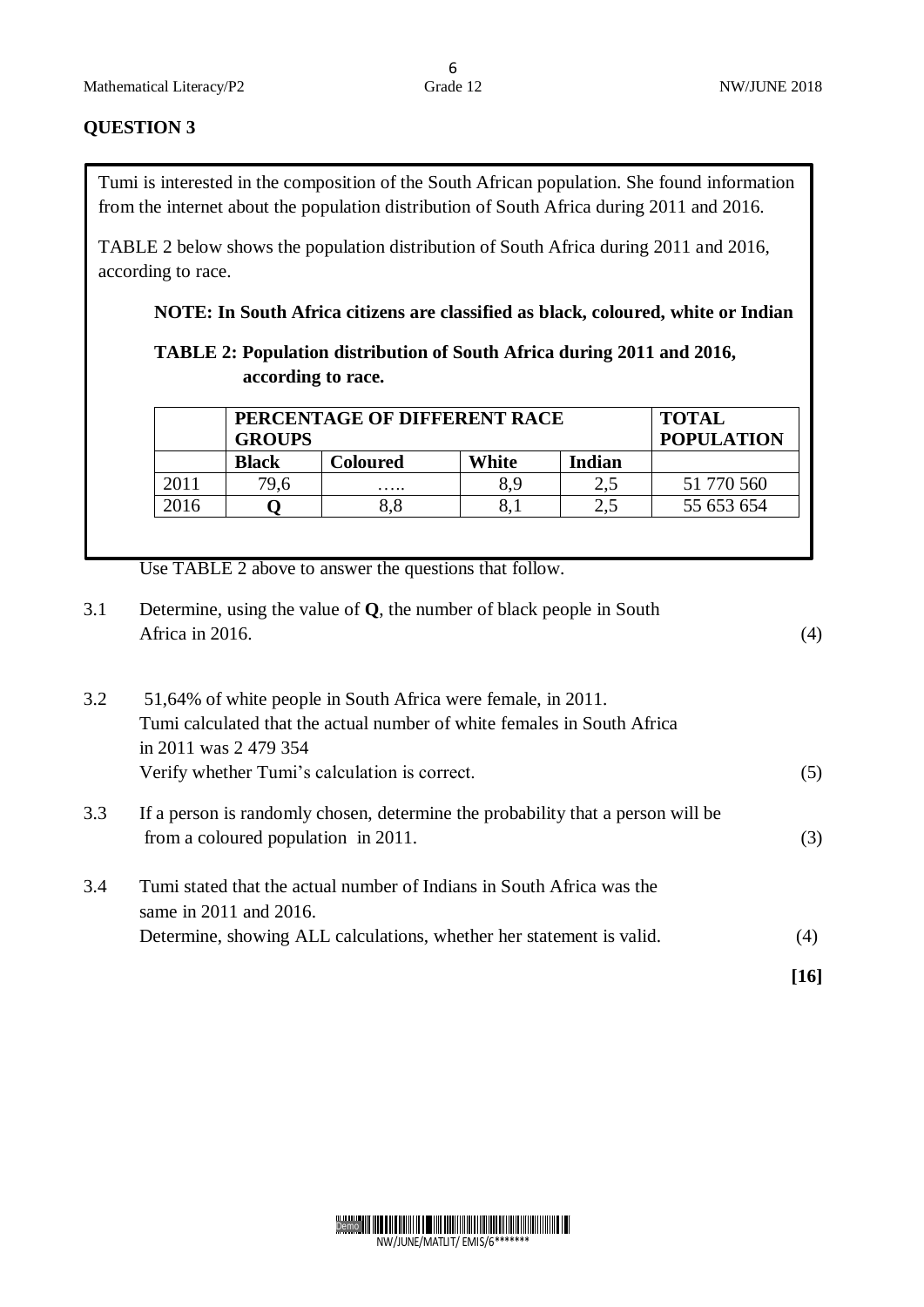### **QUESTION 4**

4.1

Abe decided to investigate the temperature changes in Cape Town by using the data for the recorded temperatures. The data for the average maximum and minimum temperatures as well as the highest maximum and minimum temperatures (in degrees Celsius) are given in TABLE 3 below.

| <b>MONTH</b> | <b>AVERAGE</b> |                     | <b>HIGHEST</b><br><b>TEMPERATURES</b> |                |  |
|--------------|----------------|---------------------|---------------------------------------|----------------|--|
|              |                | <b>TEMPERATURES</b> |                                       |                |  |
|              | <b>MAXIMUM</b> | <b>MINIMUM</b>      | <b>MAXIMUM</b>                        | <b>MINIMUM</b> |  |
| January      | 28             | 16                  | 41                                    | 5              |  |
| February     | 29             | 16                  | 37                                    | 8              |  |
| March        | 27             | 14                  | 38                                    | 6              |  |
| April        | 23             | 12                  | 37                                    | $\Omega$       |  |
| May          | 21             | 10                  | 34                                    | 0              |  |
| June         | 18             |                     | 31                                    | 0              |  |
| July         | 18             | 7                   | 28                                    | $-5$           |  |
| August       | 18             | 8                   | 31                                    | 0              |  |
| September    | 19             | 9                   | 37                                    |                |  |
| October      | 21             | 11                  | 36                                    | 0              |  |
| November     | 23             | 13                  | 39                                    | 3              |  |
| December     | 25             | 15                  | 36                                    | 8              |  |

# TABLE 3: RECORDED TEMPERATURES IN <sup>O</sup>C OF CAPE TOWN.

Use TABLE 3 and the ANSWER SHEET to answer the questions that follow.

| 4.1.1 | Determine the difference between the highest maximum and highest<br>minimum for July.                                                        | (3)              |
|-------|----------------------------------------------------------------------------------------------------------------------------------------------|------------------|
| 4.1.2 | Determine, showing ALL calculations, in which month was the range of<br>the highest temperatures in Cape Town the lowest                     | (4)              |
| 4.1.3 | The graphs showing the highest maximum, average maximum and average<br>minimum temperatures are drawn on the ANSWER SHEET.                   |                  |
|       | Draw another line graph representing the highest minimum temperatures<br>for Cape Town on the grid provided on the ANSWER SHEET.             | (7)              |
|       | 4.1.4 According to research the highest temperature in Cape Town was recorded<br>on 07 December 2017, when the temperature reached 111,2 °F. |                  |
|       | Convert this temperature to $\mathrm{C}$ (rounded off to ONE decimal place).<br>You may use the following formula:                           |                  |
|       | ${}^{\circ}F = {}^{\circ}C \times \frac{9}{4} + 32$                                                                                          | $\left(4\right)$ |

$$
= {}^{\circ}C \times \frac{9}{5} + 32 \tag{4}
$$

NW/JUNE/MATLIT/ EMIS/6\*\*\*\*\*\*\*

Demo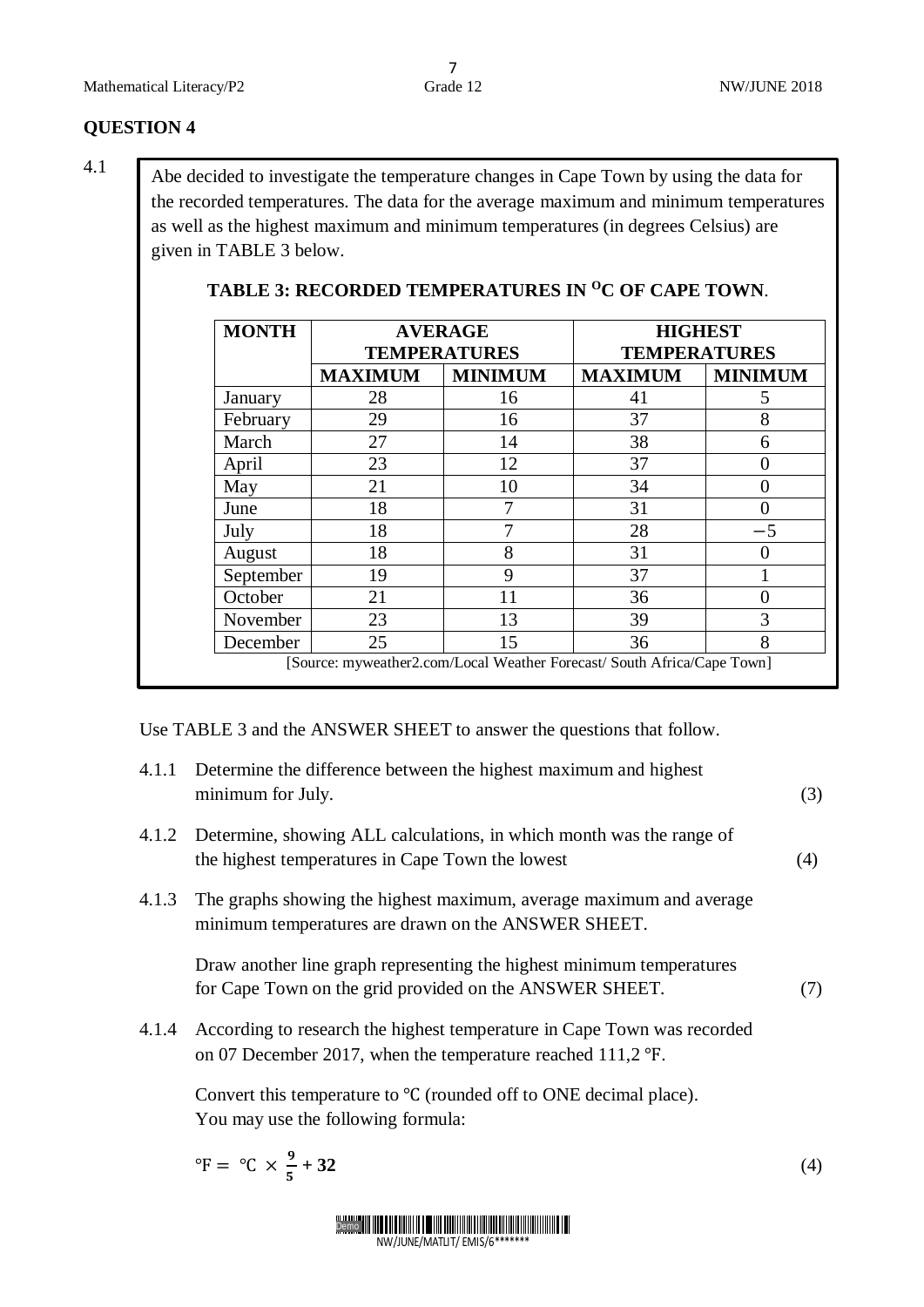| is rectangular in shape. | Tumi wants to buy the latest model of a Samzung S8 smart cell phone.<br>A scale drawing of the screen of a Samzung S8 is given below. The cellphone screen |  |  |  |  |
|--------------------------|------------------------------------------------------------------------------------------------------------------------------------------------------------|--|--|--|--|
|                          | SAMZUNG<br>S <sub>8</sub>                                                                                                                                  |  |  |  |  |
| Scale 2:5                |                                                                                                                                                            |  |  |  |  |

Use accurate measurements and the given scale to determine the actual measurements of the screen of a Samzung S8 in millimetres. (5)

**[20]**

 **TOTAL: 100**

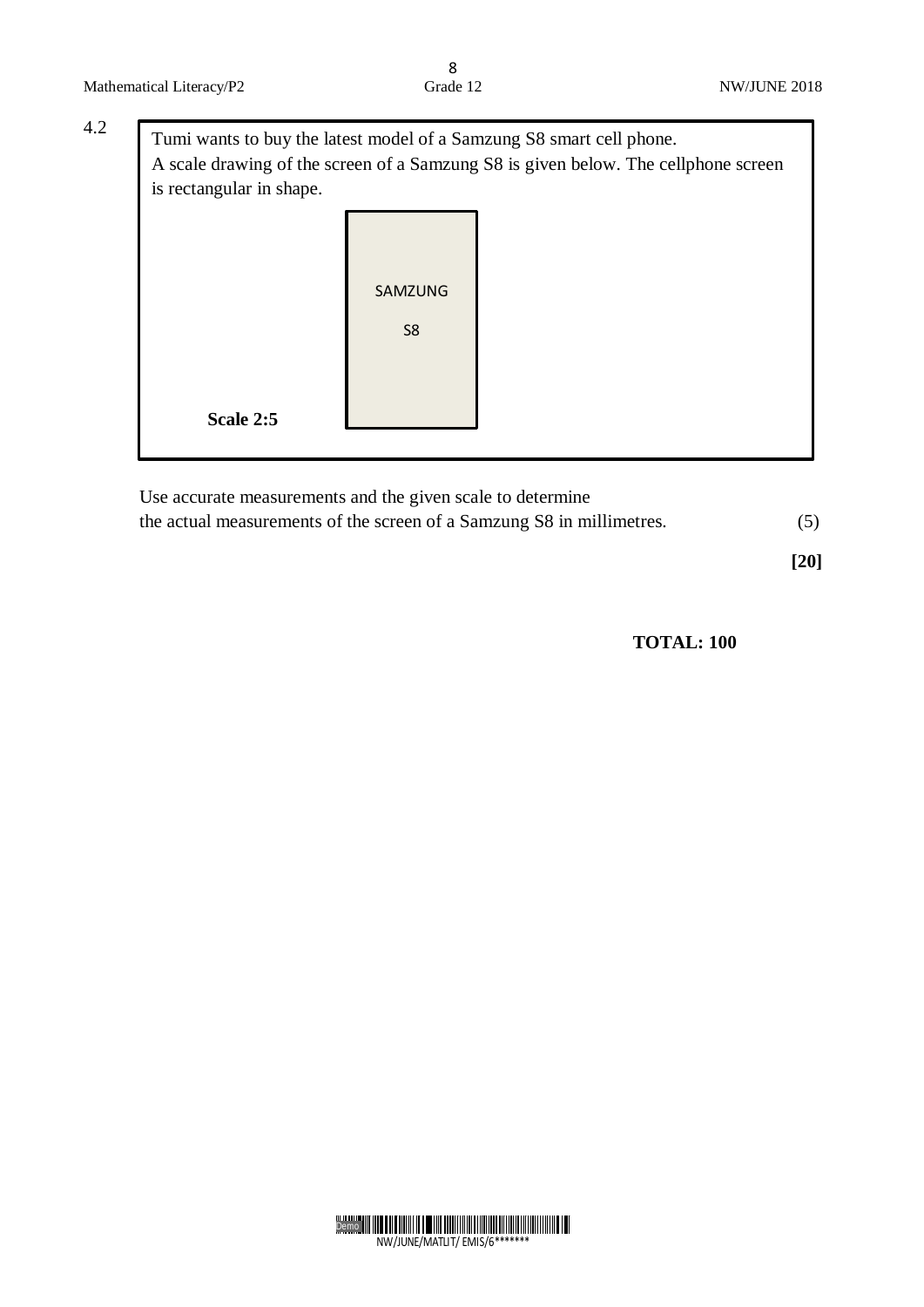#### **ANNEXURE A**

#### **QUESTION 1.1**

Table showing how much to pay for two different medical aid options in 2018

#### **EMERALD 2018 BENEFITS**

| Salary Band in $(R)$   | <b>Member</b> | <b>Adult</b> | <b>Child</b> |
|------------------------|---------------|--------------|--------------|
|                        |               |              |              |
| $0 - 12,760$           | 2 4 8 3       | 1845         | 916          |
|                        |               |              |              |
| $12\,760,01 - 22\,037$ | 2 7 4 9       | 2073         | 1 0 27       |
|                        |               |              |              |
| 22 037,01 and above    | 3 0 8 1       | 2 3 0 5      | 1 1 4 5      |
|                        |               |              |              |

### **EMERALD VALUE 2018 BENEFITS**

| Salary Band in $(R)$   | <b>Member</b> | <b>Adult</b> | <b>Child</b> |
|------------------------|---------------|--------------|--------------|
| $0 - 12760$            | 2 1 9 4       | 1 631        | 809          |
| $12\,760,01 - 22\,037$ | 2428          | 1832         | 908          |
| 22 037,01 and above    | 2 7 2 1       | 2 0 3 6      | 1 0 1 1      |

#### **EMPLOYER AND EMPLOYEE CONTRIBUTIONS TABLE**

| Option               | <b>Total Contribution</b> | <b>Employer</b>    | <b>Employee</b>    |
|----------------------|---------------------------|--------------------|--------------------|
| <b>Emerald</b>       | R <sub>7</sub> 676        | R <sub>3</sub> 861 | R <sub>3</sub> 815 |
| <b>Emerald value</b> | R <sub>6</sub> 779        | R <sub>3</sub> 861 | R <sub>2</sub> 918 |

[Source: www.gems.gov.za]

# **NOTE:**

- Salary band refers to the monthly salary before tax and other deductions
- Member column shows how much the main member (employee) has to pay
- Child column shows how much does the main member pay for child dependants.

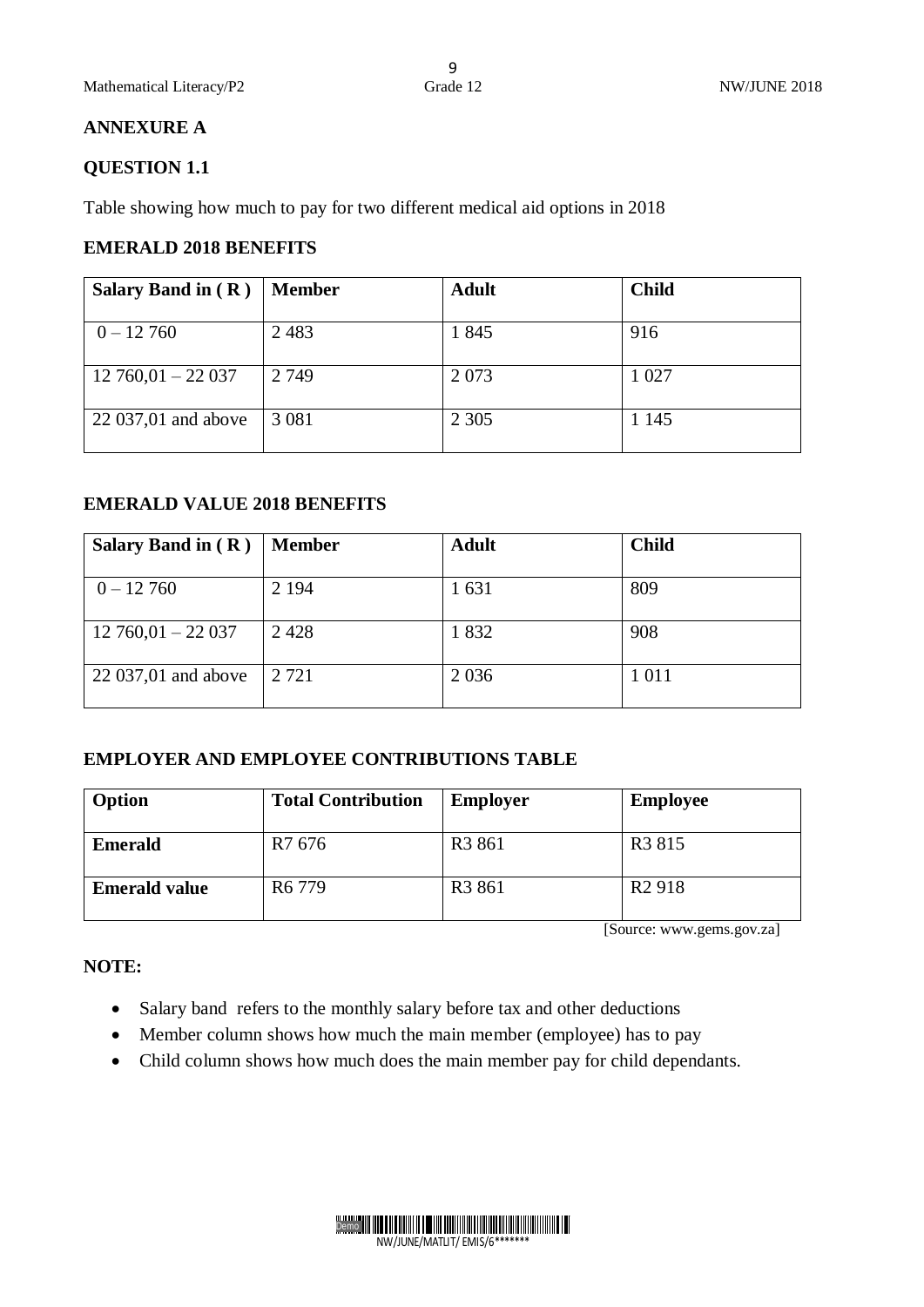#### **ANNEXURE B**

# **QUESTION 1.3**

#### **RATES OF TAX FOR INDIVIDUALS**

#### **2018 Tax year (1 March 2018 – 28 February 2019)**

| <b>TAXABLE INCOME (R)</b>        | <b>Rates of tax</b>                           |
|----------------------------------|-----------------------------------------------|
| $0 - 195850$                     | 18% of taxable income                         |
| $195851 - 305850$                | $35\,253 + 26\%$ of the amount above 195 850  |
| $305851 - 423300$                | 63 $853 + 31\%$ of the amount above 305 850   |
| $423301 - 555600$                | $100\,263 + 36\%$ of the amount above 423 300 |
| 555 601 - 708 310                | $147891 + 39\%$ of the amount above 555 600   |
| 708 311 and above                | $207448 + 41\%$ of the amount above 708 310   |
| <b>TAX REBATES</b>               |                                               |
| Primary                          | 13 635                                        |
| Secondary (65 years and older)   | 7479                                          |
| Tertiary (75 years and older)    | 2 4 9 3                                       |
| <b>TAX THRESHOLDS</b>            |                                               |
| Person under 65                  | 75 750                                        |
| Person 65 years and older        | 117 300                                       |
| Person 75 years and older        | 131 150                                       |
| <b>MEDICAL TAX CREDIT RATES</b>  | Cost per month $(R)$                          |
| For the taxpayer only            | 303                                           |
| For the first dependent          | $\overline{3}03$                              |
| For each additional dependent(s) | 204                                           |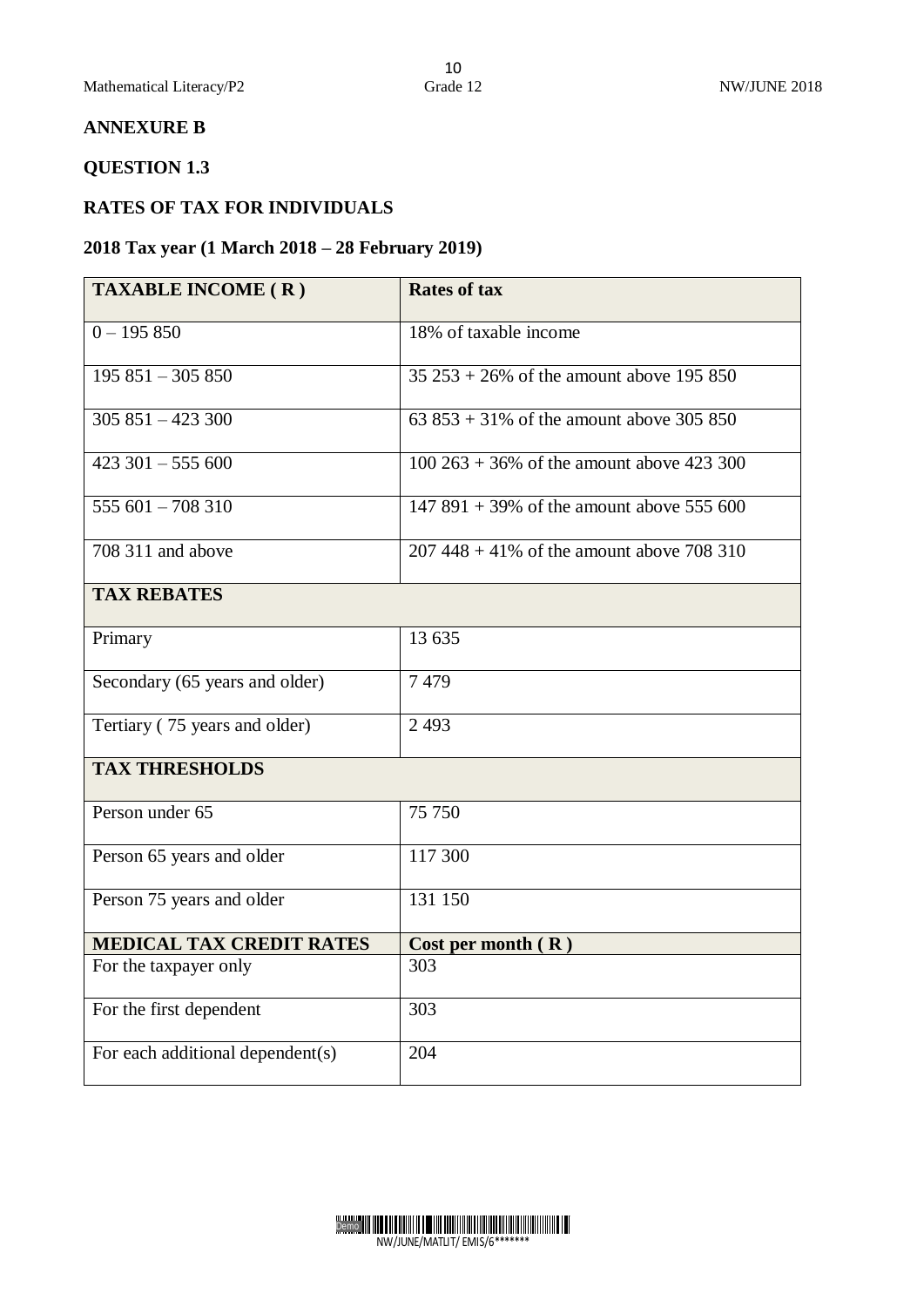#### **ANNEXURE C**

# **QUESTION 2.2 FLOOR PLAN OF ABE'S HOUSE**